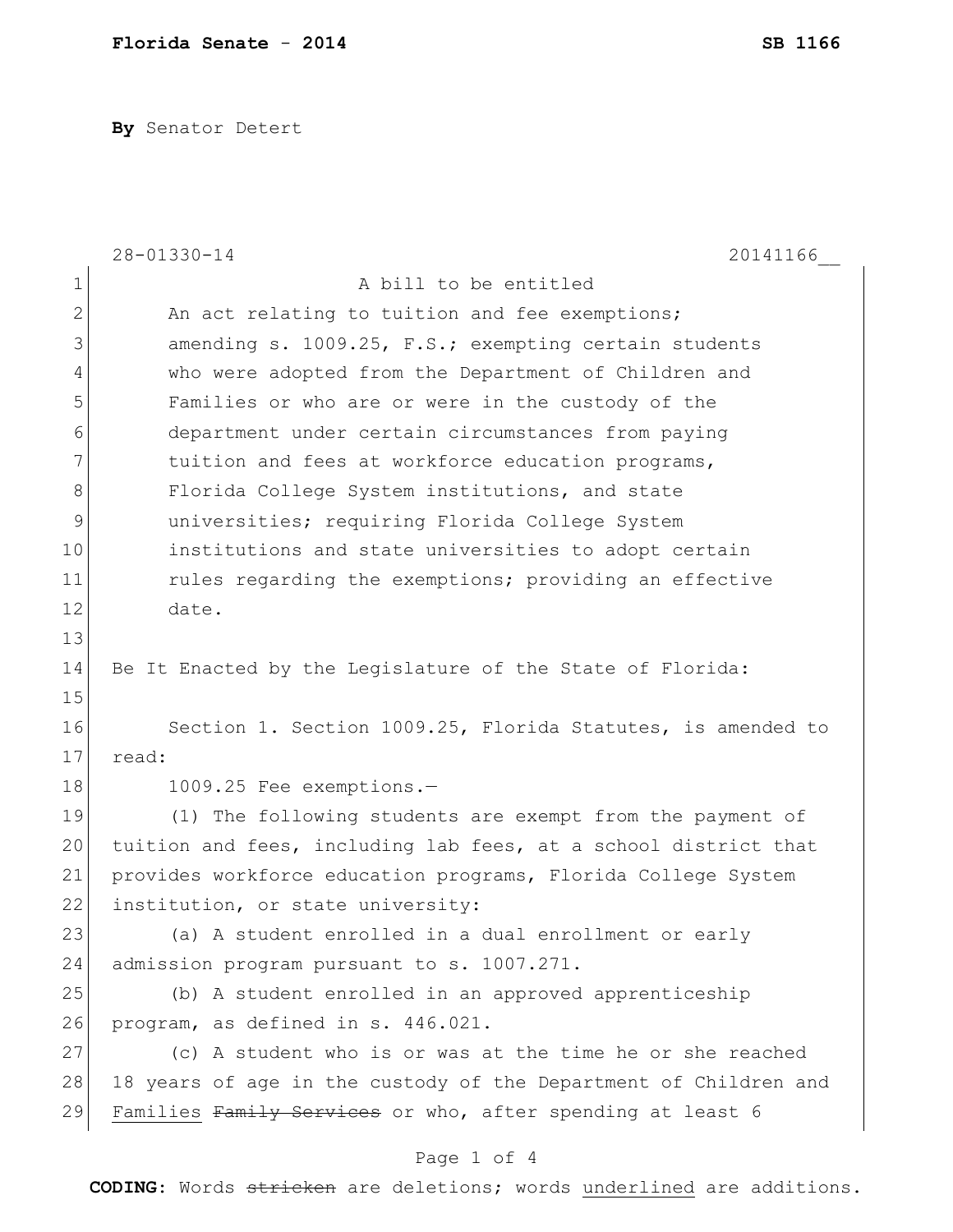|    | $28 - 01330 - 14$<br>20141166                                    |
|----|------------------------------------------------------------------|
| 30 | months in the custody of the department after reaching 16 years  |
| 31 | of age, was placed in a quardianship by the court. Such          |
| 32 | exemption includes fees associated with enrollment in applied    |
| 33 | academics for adult education instruction. The exemption remains |
| 34 | valid until the student reaches 28 years of age.                 |
| 35 | (d) A student who is or was at the time he or she reached        |
| 36 | 18 years of age in the custody of a relative under s. 39.5085 or |
| 37 | who was adopted from the Department of Children and Family       |
| 38 | Services after May 5, 1997. The Such exemption includes fees     |
| 39 | associated with enrollment in applied academics for adult        |
| 40 | education instruction. The exemption remains valid until the     |
| 41 | student reaches 28 years of age.                                 |
| 42 | (e) A student who was adopted from the Department of             |
| 43 | Children and Families and has not reached 28 years of age. The   |
| 44 | exemption includes fees associated with enrollment in applied    |
| 45 | academics for adult education instruction.                       |
| 46 | (f) A student who is or was at the time he or she reached        |
| 47 | 18 years of age in the custody of the Department of Children and |
| 48 | Families and who:                                                |
| 49 | 1. Is or was placed with a nonrelative pursuant to s.            |
| 50 | 39.402. The exemption remains valid until the student reaches 28 |
| 51 | years of age.                                                    |
| 52 | 2. Is or was placed with a relative who is not or was not a      |
| 53 | participant in the Relative Caregiver Program under s. 39.5085.  |
| 54 | The exemption remains valid until the student reaches 28 years   |
| 55 | of age.                                                          |
| 56 | $(g)$ (e) A student enrolled in an employment and training       |
| 57 | program under the welfare transition program. The regional       |
| 58 | workforce board shall pay the state university, Florida College  |

## Page 2 of 4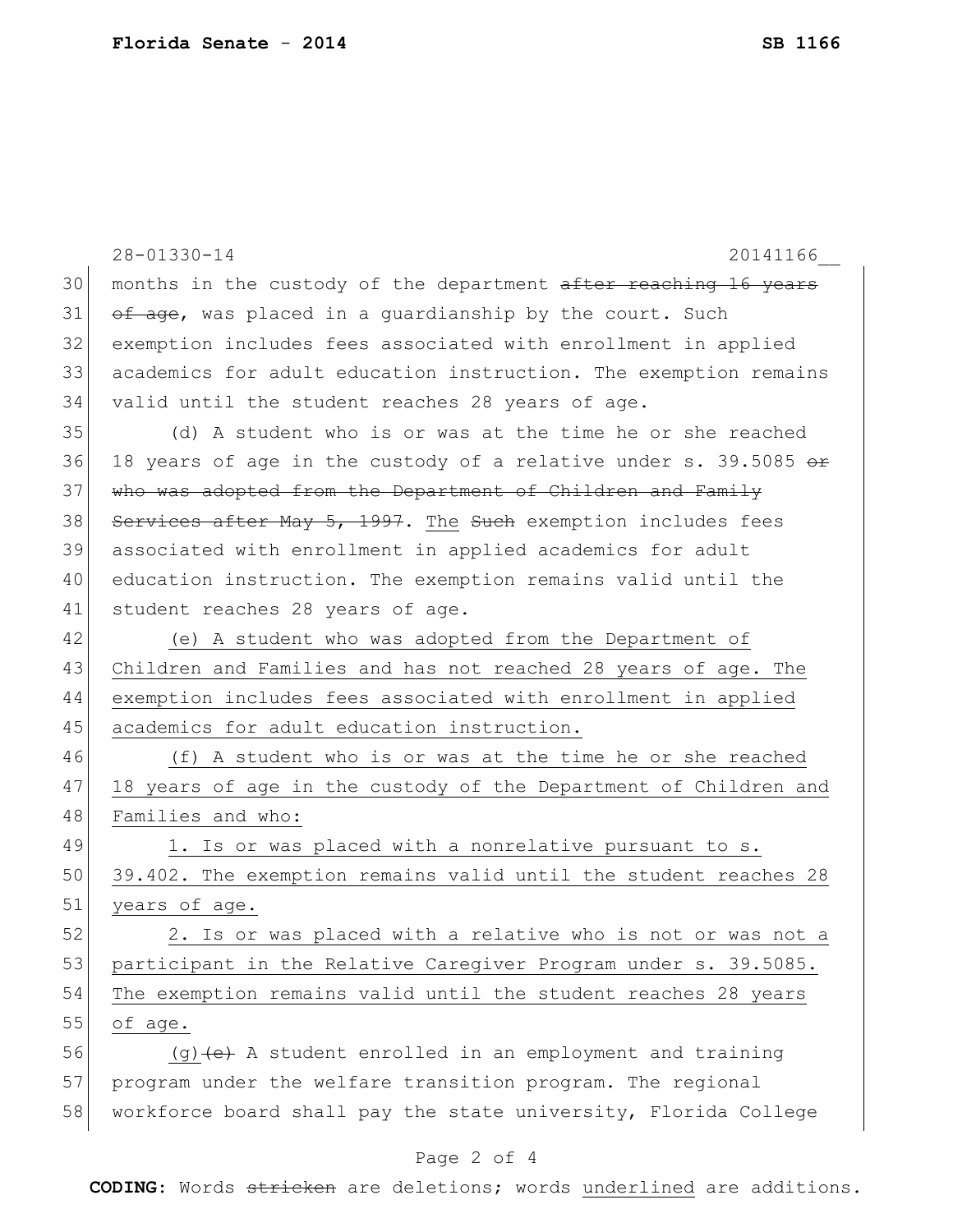28-01330-14 20141166\_\_ 59 System institution, or school district for costs incurred for 60 welfare transition program participants.

61 (h)  $(f)$  A student who lacks a fixed, regular, and adequate 62 nighttime residence or whose primary nighttime residence is a 63 public or private shelter designed to provide temporary 64 residence for individuals intended to be institutionalized, or a 65 public or private place not designed for, or ordinarily used as, 66 a regular sleeping accommodation for human beings.

67 (i) $\left( \Theta \right)$  A student who is a proprietor, owner, or worker of a 68 company whose business has been at least 50 percent negatively 69 financially impacted by the buyout of property around Lake 70 Apopka by the State of Florida. Such student may receive a fee 71 exemption only if the student has not received compensation 72 because of the buyout, the student is designated a Florida 73 resident for tuition purposes, pursuant to s. 1009.21, and the 74 student has applied for and been denied financial aid, pursuant 75 to s. 1009.40, which would have provided, at a minimum, payment 76 of all student fees. The student is responsible for providing 77 evidence to the postsecondary education institution verifying 78 that the conditions of this paragraph have been met, including 79 supporting documentation provided by the Department of Revenue. 80 The student must be currently enrolled in, or begin coursework 81 within, a program area by fall semester 2000. The exemption is 82 valid for a period of 4 years after the date that the 83 postsecondary education institution confirms that the conditions 84 of this paragraph have been met.

85 (2) Each Florida College System institution may  $\frac{1}{15}$ 86 authorized to grant student fee exemptions from all fees adopted 87 by the State Board of Education and the Florida College System

## Page 3 of 4